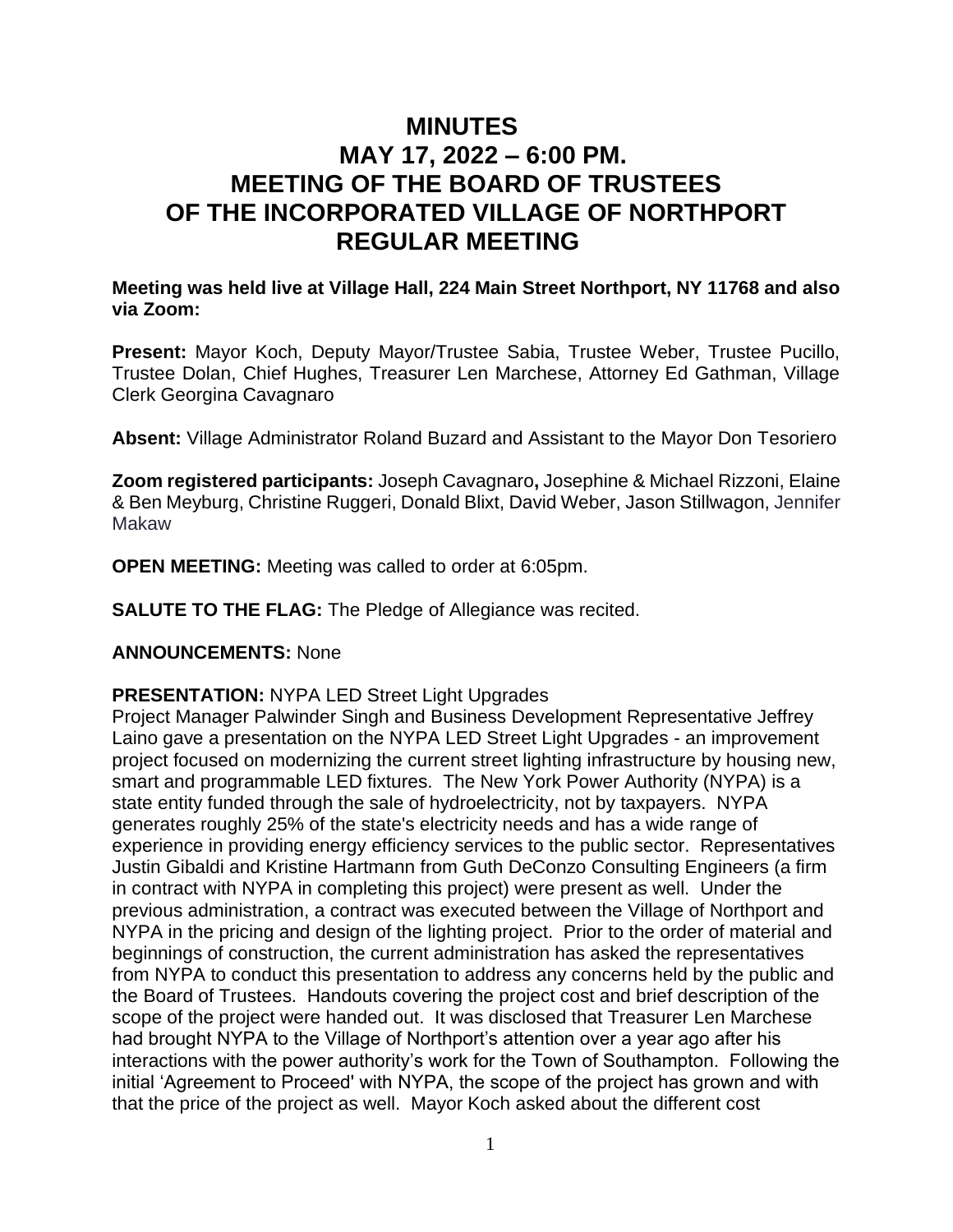estimates brought forward, citing that the previous administration had signed an agreement with NYPA not to exceed \$300,000 yet current figures project the price of upwards of \$852,000 to \$1,030,000; Mayor Koch made it clear that she is not sure that she is ready to spend such a large sum of money on this one project. The larger cost figures presented represent the expanded scope of the project; built into the cost covers the expenses for the new light bulbs, the respective new fixtures, any wiring replacements, potential tree trimming as well as funds set aside for allowances and \$70,000 in contingencies. Trustee Sabia asked about the life expectancy of the new LED bulbs to which Project Manager Palwinder Singh disclosed is 20 years. NYPA is offering a 10-year loan in funding the project with the \$1.3 million figure representing the total cost following the payment schedule of that loan. Trustee Weber assured that information regarding the new scope of the project is and has been available in Village Hall. The new LED light bulbs have a 10-year warranty and are expected to last 100,000 hours which equates to roughly 23 years in actual usage. The interest rate on the NYPA loan is a variable rate adjusted January 1st with the rate for this year being 2.7%. Alternative financing options are available. Treasurer Len Marchese explained that originally, the Village of Northport would use NYPA for short term financing until the project was completed. A cost-benefit analysis would then be conducted to determine the best means of financing. Trustee Sabia and Mayor Koch pressed the Treasurer on the price increase from \$300,000 to over a million dollars to which the Treasurer claimed it was never only \$300,000 rather in the range of \$600,000-\$700,000 prior to expanding the project's scope with the Building Department. Mayor Koch further emphasized that this is now a project expected to cost the Village of Northport over \$1 million. Trustee Weber revealed his talks with the Treasurer and their shared understanding that this is a major capital improvement that should be done correctly and in a manner that addresses all of the Village's lighting issues. Trustee Dolan shared that she had gone with Village Administrator Roland Buzard to assess the street lights in the parks and entertained the idea of moving the non-working light fixtures to the opposing side of the walk-ways. Mayor Koch stated that was not part of this project but a proposal waiting for approval with Holzmacher Engineering. Mayor Koch went on to say that there are alternatives introduced to the NYPA project, that Trustee Weber alluded to, of which four members of the Board of Trustees have not yet seen. Trustee Pucillo asked about the timeline of the project to which Project Manager Palwinder Singh disclosed would be nearly a year to complete. Following a worst-case scenario of financing with NYPA at 5%, the Village of Northport is projected to have an annual - \$38,000 cash flow. The project was originally designed to be 'cash-flow neutral', to use annual savings towards loan repayment. James Izzo raised a question as to what NYPA is providing the Village, stating that the Village of Northport could have sent the project out to bid without NYPA and that the offer of a "10-year amortization with a 23 year payback for a bulb that lasts only 20 years…" Nicole Carey asked about the Village's obligations if it were not to follow through with the already established contract with NYPA. The Village is currently responsible for roughly \$70,000. Kevin O'Neill shared his dealings with the Energy Improvement Corporation (EIC), a state nonprofit that gives developers access to fixed 25-year financing for cleaner energy related projects, and asked if municipalities have access to such a program. Jeffrey Laino replied that municipalities do have access to this kind of alternative financing. Michael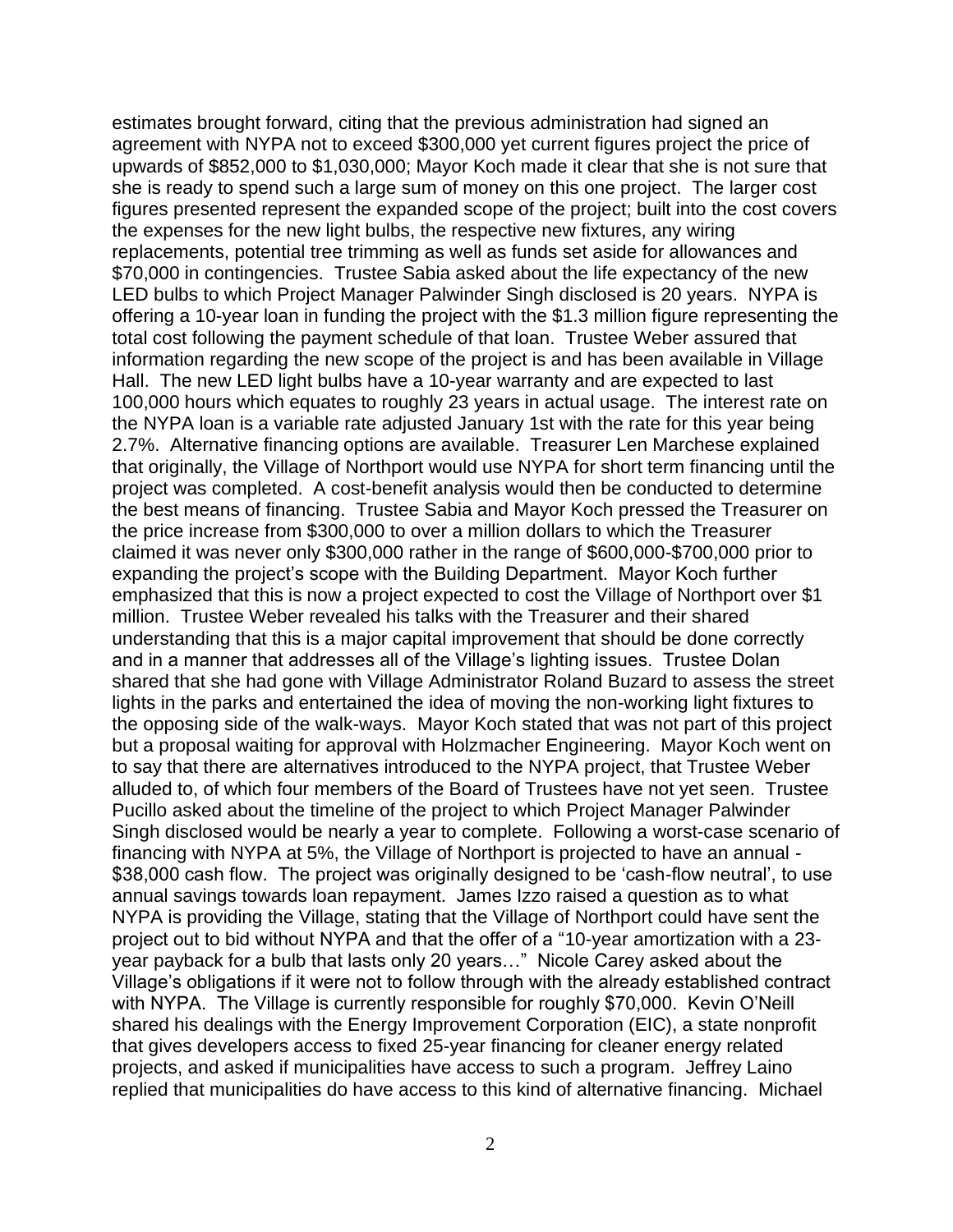Bento vocalized that in this rising rate economy, it may be cheaper for the Village to issue a municipal bond for the project rather than expose itself to interest rate risk with the variable rate offered by NYPA. Michael Bento then asked whether the Village would be able to refinance once bond measures are available and not be penalized to which the NYPA representatives assured that the Village could and would not be penalized. Michael Bento also asked about eligibility concerning the federal infrastructure money passed by Congress. Project Manager Palwinder Singh explained that the federal infrastructure money is at the discretion of the local government and that NYPA is not a facilitator of that money. Susan Suvall drew further attention to the financing concerns and encouraged the Board to seek out alternatives. The NYPA representatives supported the public's financing suggestions and further emphasized that the Village does not have to finance through them. Trustee Weber went on to emphasize the benefits of the project by mentioning the smart capabilities with the new fixtures. The new lighting would automatically notify the Village of an outage rather than being reliant on a local complaint. Welsbach Electric would be contracted with NYPA in installing these new fixtures. Welsbach Electric is currently the servicing company used by the village, as noted by Mayor Koch, that already replaces outages with LED lights. Mayor Koch thanked the representatives for giving their presentation. Jeffrey Laino asked about the timeline to which Treasurer Len Marchese expressed the need of a month to go over contract concerns and other matters to be discussed in an Executive Session. Treasurer Len Marchese discussed further the benefits of the smart system in reporting usage with LIPA for more accurate rates but assured that the Board will not be forced into a decision. The NYPA representatives made the Board aware of the rising material costs in relation to timeline discussions but assured that NYPA would remain transparent with future proceedings. Mayor Koch asked about NYPA's supply chain to which the response given was three months. Trustee Pucillo asked about the company providing the decorative light fixtures; Cree is providing the light fixtures. The Project Manager from NYPA encouraged the Board to have conversations with municipalities that had worked with NYPA in the past. Trustee Dolan asked how the scope of this project related to others NYPA has undertaken to which the Project Manager from NYPA said they are the same.

#### **PUBLIC HEARINGS:** None

#### **PUBLIC PARTICIPATION:**

Effie Huber gave an update on the Bluff Point Sewer Project Expansion by presenting a petition signed by many of the homeowners concerning the lack of information from the engineering company responsible, Holzmacher Engineering. Questions were raised to the engineers when they came to talk to the homeowners on Bluff Point Road and Duffy Court, questions that were allegedly never answered. This was at least six months ago with most of the questions pertaining to the sewer grinder and the potential for freezing/blockage with subsequent backflow into the homes. The unanswered questions and concerns have led some of the homeowners to choose not to hook up to the new sewer line. Mayor Koch spoke with the Building Department addressing the concerns in Effie Huber's letter and decided it would be best to hold another resident meeting with Holzmacher Engineering. The tentative dates are May 25th or June 8th.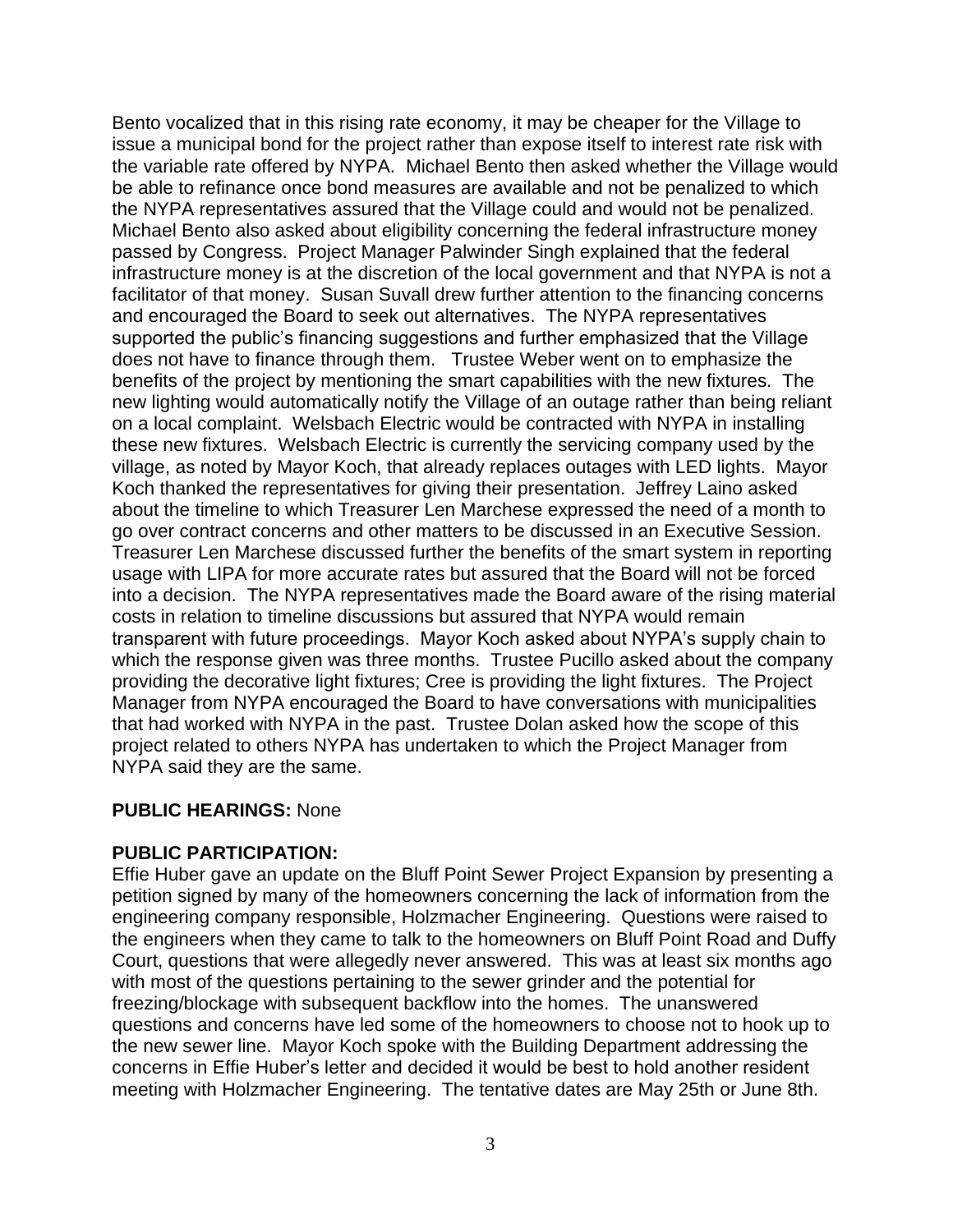Homeowners will be notified and are encouraged to attend. The sewer line will be constructed and homeowners will have to connect to it within the year after completion. Trustee Sabia empathizes with Effie Huber and her neighbors' concerns/frustrations. Trustee Weber talked about the grant money being used for the project; if the village is unhappy with the engineering proposal such grant money would just be returned to the state. Trustee Weber went on to say that the intent of the project is to protect the harbor and that there are many examples of these pumps being utilized today. Effie Huber refuted that there are many documented issues with these kinds of pumps and that this really isn't going to make a difference with the state of the harbor considering Centerport hasn't made any changes to their septic systems. Trustee Weber acknowledged the expressed sentiments but feels that the Village of Northport has an obligation to resolve this particular problem.

Josephine Rizzoni asked a question directed at Trustee Weber with regard to a statement he made about the examples of the pumps being utilized today. Josephine Rizzoni asked for specific examples to which Trustee Weber stated he would have to get back to her at the next meeting.

Perilinda Pucillo asked the effect being forced to put in the new sewer line would have on a homeowner's property value. The Board stated that it would increase the property value.

Gina Paveglio asked about the Britannia pump-out waste lines on Woodbine Avenue. Mayor Koch explained that the Village has asked Britannia to stop using the waste line that ties into a home along Woodbine Avenue. Britannia is now going to use their holding station. An odor control was placed inside the manhole as well as a bladder to keep everything running smoothly.

Nicole Tamaro asked for an update on talks with the Town of Huntington and the basketball court. Mayor Koch stated that there is no update but confirmed that the Town of Huntington has received the packets submitted by the Building Department. The Village's next step is to wait to hear back.

Gina Paveglio asked whether it was possible to solicit bids for the basketball court now with a contingency clause. Mayor Koch stated that the Village needs to wait to hear back from the Town of Huntington.

## **BOARD APPROVAL OF WARRANT:**

On the motion of Trustee Weber and seconded by Trustee Sabia the following warrant was unanimously approved.

Fiscal Year 2022/2023 General Fund bills in the amount of \$526,073.17

On the motion of Trustee Sabia and seconded by Trustee Weber the following warrant was unanimously approved.

Fiscal Year 2022/2023 Sewer Fund bills in the amount of \$96,189.09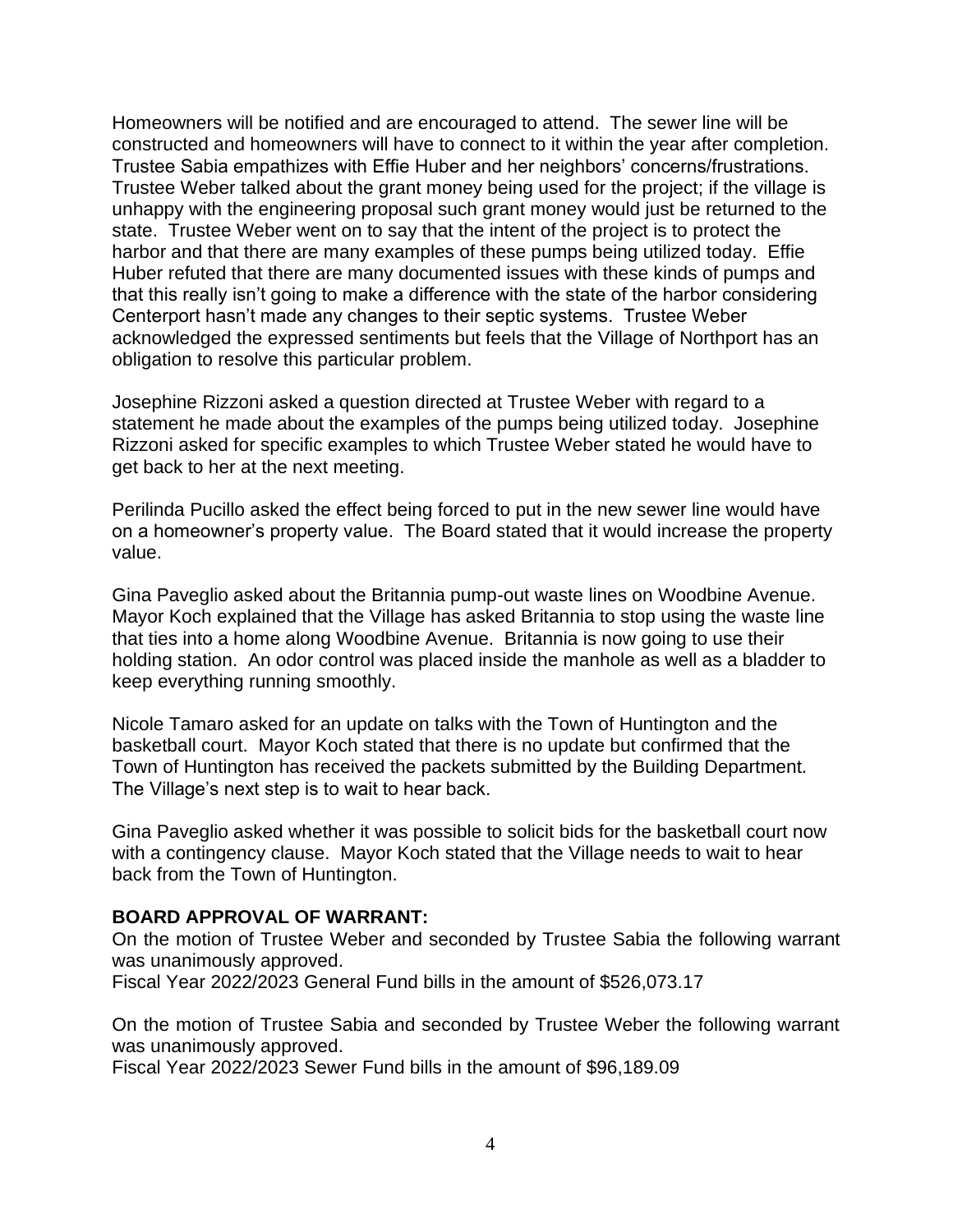On the motion of Trustee Sabia and seconded by Trustee Pucillo the following warrant was unanimously approved.

Fiscal Year 2022/2023 Capital Fund bills in the amount of \$2,223.75

On the motion of Trustee Sabia and seconded by Trustee Dolan the following warrant was unanimously approved.

May 6, 2022 General Utility bills in the amount of \$1,419.36

On the motion of Trustee Sabia and seconded by Trustee Pucillo the following warrant was unanimously approved.

May 6, 2022 Sewer Utility bills in the amount of \$317.83

On the motion of Trustee Sabia and seconded by Trustee Dolan the following warrant was unanimously approved.

Fiscal Year 2021/2022 Fire bills in the amount of \$928.00

On the motion of Trustee Sabia and seconded by Trustee Weber the following warrant was unanimously approved.

Fiscal Year 2022/2023 Fire bills in the amount of \$27,951.09

On the motion of Trustee Sabia and seconded by Trustee Pucillo the following warrant was unanimously approved.

Fiscal Year 2022/2023 Payroll Week 5/8/22 General Fund \$311,133.94

On the motion of Trustee Sabia and seconded by Trustee Dolan the following warrant was unanimously approved.

Fiscal Year 2022/2023 Payroll Week 5/8/22 Sewer Fund \$14,543.10

## **BUSINESS/COMMISSIONERS REPORTS:**

Trustee Dolan gave updates on the parks starting with Steers (walking paths, gardening, etc.). Plantings were done in the main park. Girl Scout Troop 1574 did plantings with the Northport Native Gardens Initiative. Some residents are donating trees and benches. Basketball plans are submitted to Huntington. Susan Suvall asked how a resident goes about donating a tree/bench. Trustee Dolan answered that inquiries can be made through her, the Parks Department, or Village Administrator Roland Buzard.

Trustee Pucillo is meeting with Chief Hughes every Friday. Talks are in the works for remodeling Village Hall and needs of the Police Department. Training initiatives are going forward, and Trustee Pucillo is talking with the Treasury over budgeting issues related to that. Security plans and talks of issues going on around other communities are had with the Chief.

Trustee Weber circulated a letter from the Chamber of Commerce requesting a change in time for the Family Fun Nights this July to accommodate merchants on Main Street. The time change is 6:30 to 9:30 instead of 6:00-9:00. Trustee Weber asked the Board's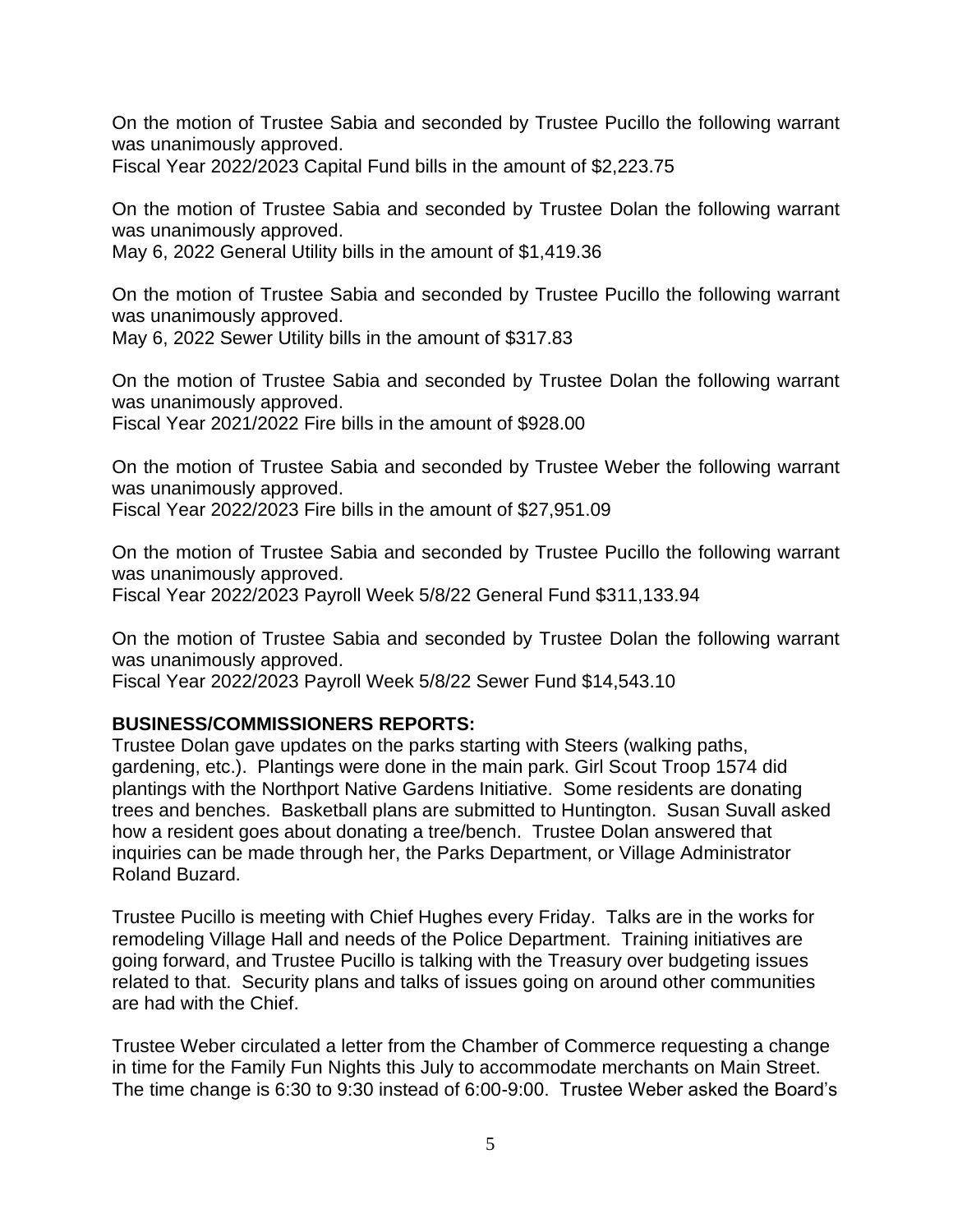approval of the full closure of Bayview, Highland, Scudder, Woodbine, Union and the first entrance to the park. This would allow restaurants, merchants, and pedestrian's more usable outdoor space. Work is being done on obtaining additional grants for the Sewer Project.

Trustee Sabia said the Highway Department is doing a good job working at Whispering Fields doing tree work. The final apron on the northside of Norwood Avenue is done. New Summer-Help has started.

Mayor Koch has asked Code Enforcement to crack-down on sandwich board signs along Main Street. There is code in the Village for such signs that need to be adhered to. The Highway Department is starting to paint the roads. 36 Douglas Morganstern property is overgrown. The Village is waiting to hear back from Morganstern's attorney. Rodent control started this week and the Highway Department is going to clean up the property again this week. Trustee Sabia made sure that this work will be charged to Morganstern's tax bill. Mayor Koch raised a resolution to acquire a new lawnmower at the request of the Parks Department.

## **TREASURER REPORT:**

Treasurer Len Marchese stated there was nothing to report.

Trustee Sabia asked about the federal infrastructure money given to the state, asking if it could go towards street lighting and dock repairs. The Treasurer assured that it could. Trustee Sabia asked how much the infrastructure money is and if it is guaranteed to the Village. The money will be in the village account July 5th in the amount of \$365,000. Trustee Sabia asked about a \$10 million figure in infrastructure money that is possible to acquire with proper application. The Treasurer acknowledged the figure but is not sure if the village qualifies with the specifics for the money. Mayor Koch and Treasurer Len Marchese have a meeting scheduled with Senator Gaughran to discuss state budget money. The Treasurer assured that the Treasury Department is actively pursuing grant and funding opportunities while going into some specifics on matching requirements with some grant issues.

## **CHIEF OF POLICE REPORT:** None

#### **REQUESTS:** None

## **RESOLUTIONS:**

On the motion of Trustee Sabia and seconded by Trustee Dolan the following resolution was unanimously approved.

## **RESOLUTION: 2022 – 111 ~ APPROVAL OF THE MAY 3, 2022 MINUTES**

**BE IT RESOLVED:** The minutes of the May 3, 2022 meeting are hereby accepted.

On the motion of Trustee Dolan and seconded by Trustee Sabia the following resolution was unanimously approved.

## **RESOLUTION 2022 – 112 ~ TEMPORARY NO PARKING**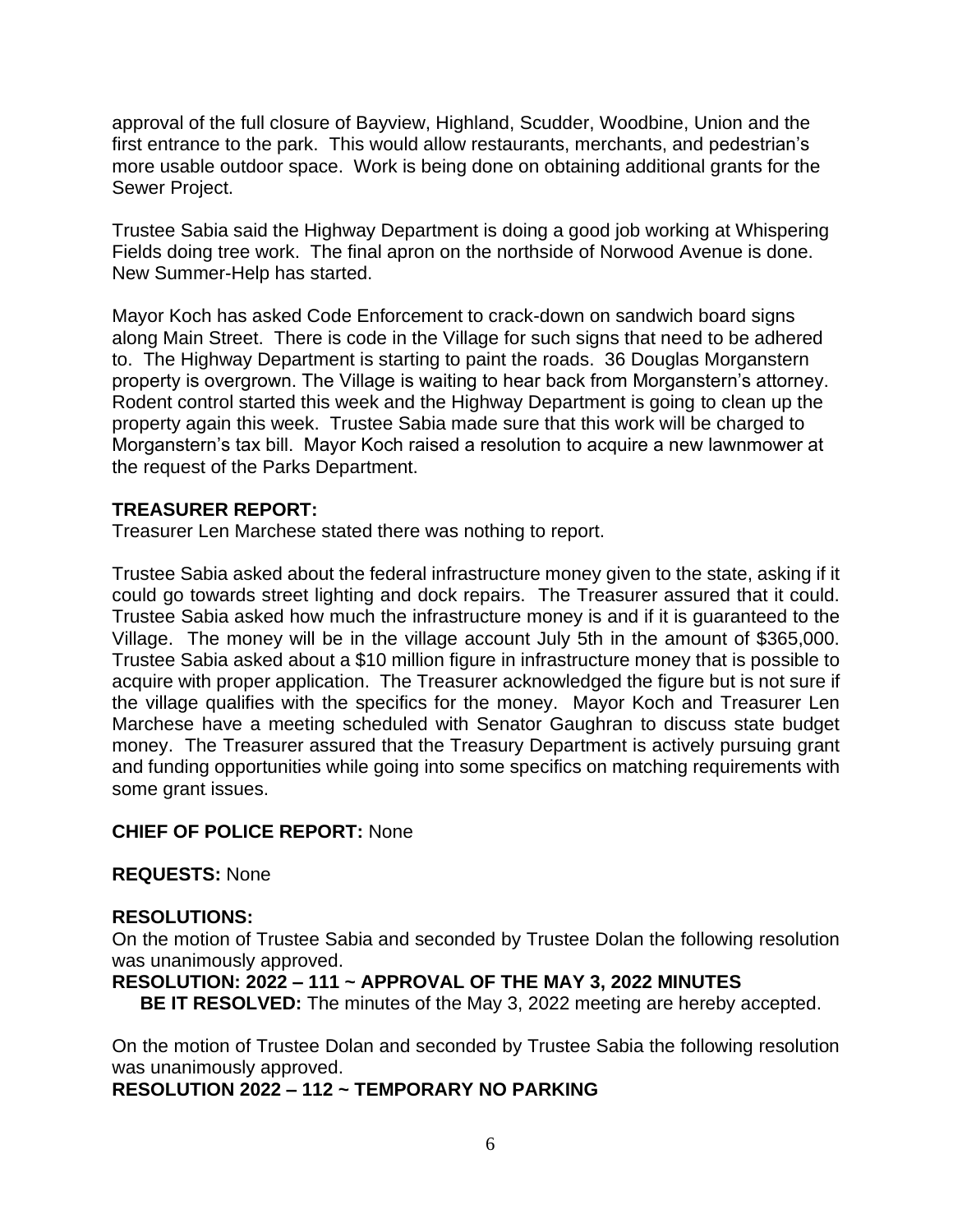**WHEREAS:** The Northport Running Club has been authorized by the Village to hold the Downhill Mile Race on June 4, 2022 from 8:00am - 10:00am and,

**BE IT RESOLVED:** The Village Board of Trustees is hereby authorized to establish temporary No Parking restrictions as outlined in a memo from Chief Hughes dated May 11, 2022 and,

**BE IT FURTHER RESOLVED:** The Board authorizes the Village of Northport Police Department to remove any vehicle found to be in violation of the restrictions at the expense of the vehicle's owner.

On the motion of Trustee Dolan and seconded by Trustee Sabia the following resolution was unanimously approved.

## **RESOLUTION 2022 – 113 ~ SURPLUS & EQUIPMENT**

**WHEREAS:** The Fire Department is in possession of eight (8) *LifePak 500* biphasic automated external defibrillators manufactured by Medtronic Physio Control and,

**WHEREAS:** these devices are obsolete to this department and have been replaced by *Zoll AEDPro* automated external defibrillators and now therefore,

**BE IT RESOLVED:** The Board of Trustees deems the (8) *LifePak 500* as surplus and authorizes the disposal of the defibrillators.

Trustee Weber questioned how it is determined if the defibrillators are auctioned or donated. Mayor Koch replied it would be up to the head houseman to make that determination. Trustee Pucillo assumed that they would be auctioned unless there was a need for a donation. Chief Hughes stated that these units are old and obsolete; the village might not want to be responsible for passing off these units. Resolution was amended to authorize the disposal of defibrillators.

On the motion of Trustee Dolan and seconded by Trustee Sabia the following resolution was unanimously approved.

## **RESOLUTION 2022 – 114 ~ APPOINTMENT OF VILLAGE PROSECUTOR**

 **BE IT RESOLVED:** That Robert Schalk is hereby retained as Village Prosecutor, for a term to begin on May 18, 2022 and end on April 4, 2023, at the rate of \$750.00 per court appearance excluding Trials which can be billed at the rate of \$225.00 per hour and is hereby authorized to prosecute violations of the Village Code and local laws in Village Justice Court.

 **WHEREAS:** The retaining of an attorney is a type II Action pursuant to N.Y.C.R.R. Section 617.5(c )26, and, therefore, no further SEQRA review is required.

Trustee Sabia expressed his faith in the new prosecutor.

On the motion of Trustee Sabia and seconded by Trustee Dolan the following resolution was unanimously approved.

## **RESOLUTION 2022 – 115 ~ STEERS PARK**

**WHEREAS:** there is a need to improve the overall conditions of the Steers Park Fields and surrounding parking lots, and;

**WHEREAS:** the Village has been awarded funds via the ARPA program and has not allocated this year funds to a specific project, and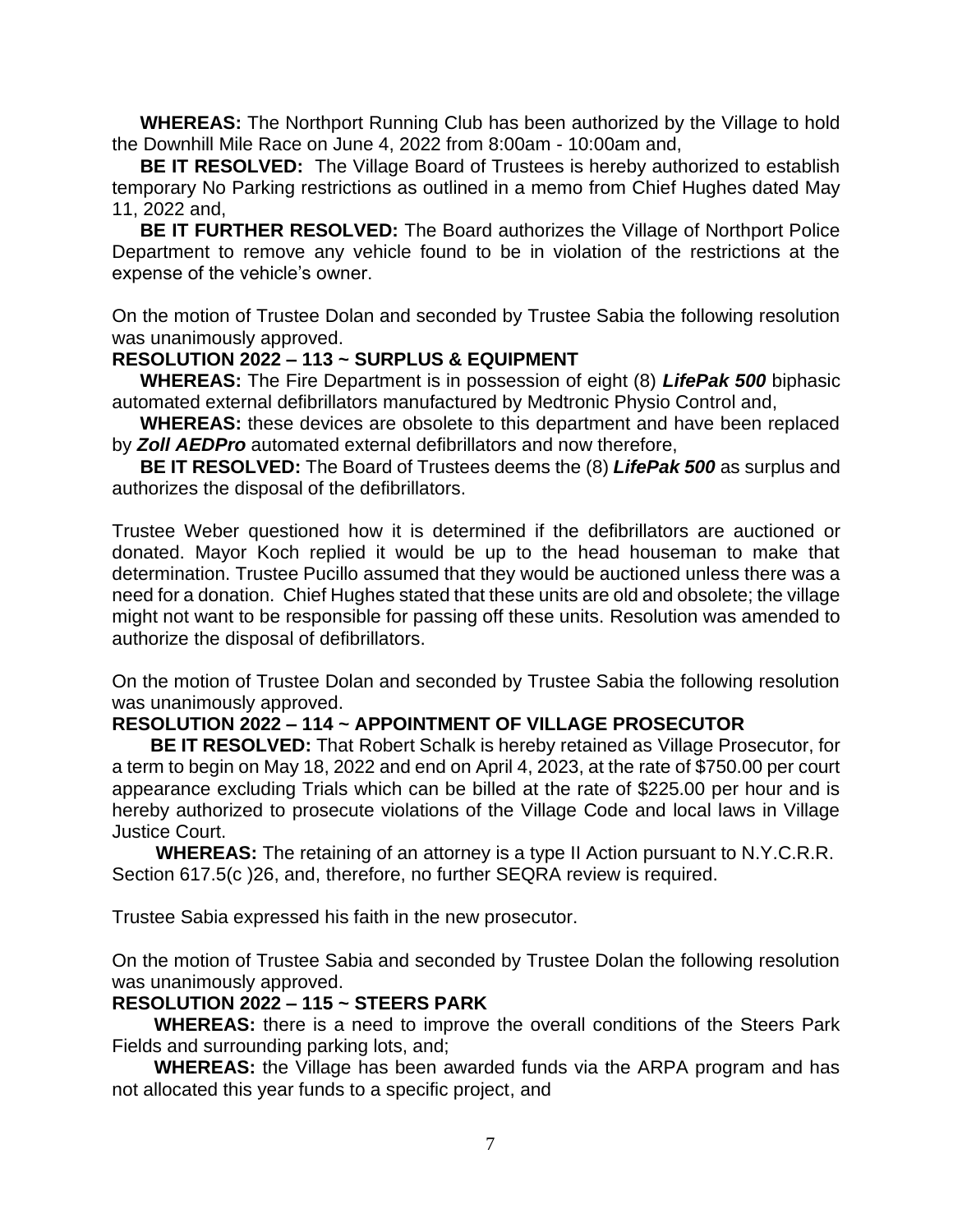**WHEREAS:** this funding will become available within the next 6 weeks;

**NOW THEREFORE BE IT RESOLVED:** the Village board authorizes the treasurer to create a capital account for the purpose of funding Steers Park upgrades in the amount of \$50,000 and further authorized any and all budgetary and accounting entries necessary to accomplish the same.

On the motion of Trustee Weber and seconded by Trustee Dolan the following resolution was unanimously approved.

# **RESOLUTION 2022 – 116 ~ MEMORANDUM OF AGREEMENT**

**WHEREAS:** the Village of Northport is desirous to enter into a professional service contract to operate a shellfish enhancement, restoration and management program. Cornell Cooperative Extension of Suffolk County, which is a quasi-government organization as defined by County Law 224, will provide high school interns, supervision, shellfish seed, equipment and technical support to the Northport Village oyster FLUPSY and aquaculture program;

**WHEREAS:** Cornell Cooperative Extension of Suffolk County possess the qualifications and specialized skills training and expertise that are required to perform this professional service agreement; and

**WHEREAS:** the execution of a professional service agreement for the Village of Northport shellfish enhancement program is a Type II action pursuant to 6 N.Y.C.R.R. Section 617.5(c) (18) and (21), and therefore no further SEQRA review is required.

**BE IT RESOLVED:** The Mayor is hereby authorized to sign Memorandum of Agreement between The Incorporated Village of Northport and Cornell Cooperative Extension of Suffolk County to implement a shellfish enhancement, restoration and educational outreach program for the Village of Northport approved to form and content by Village attorney.

On the motion of Trustee Sabia and seconded by Trustee Weber the following resolution was unanimously approved.

# **RESOLUTION: 2022 – 117 ~ AUTHORIZING THE MAYOR TO EXECUTE A HOLD HARMLESS AND INDEMNIFICATION AGREEMENT WITH THE TOWN OF HUNTINGTON FOR USE OF THE "A" DOCK AT WOODBINE MARINA**

**WHEREAS:** the Town of Huntington owns, maintains and operates the Woodbine Marina, located at 161-163 Woodbine Avenue, Northport, NY 11768; and

**WHEREAS:** Northport has requested permission to utilize slips at the "A" dock at Woodbine Marina to dock their pump out boat, fire boat, police boat, and sewer treatment boat during the period of May 1, 2022 through October 1, 2022; and

**WHEREAS:** permission to utilize the slips at "A" dock at Woodbine Marina is contingent upon the execution of a Hold Harmless and Indemnification Agreement.

**WHEREAS:** authorizing the execution of an agreement is a type II action pursuant to 6 NYCRR Section 617.5 (c) 26 (c) 32 and is not subject to any further action under SEQRA;

**BE IT RESOLVED:** The Northport Village Board hereby authorizes the Mayor to execute said agreement with the Town of Huntington subject to attorney review for form and content.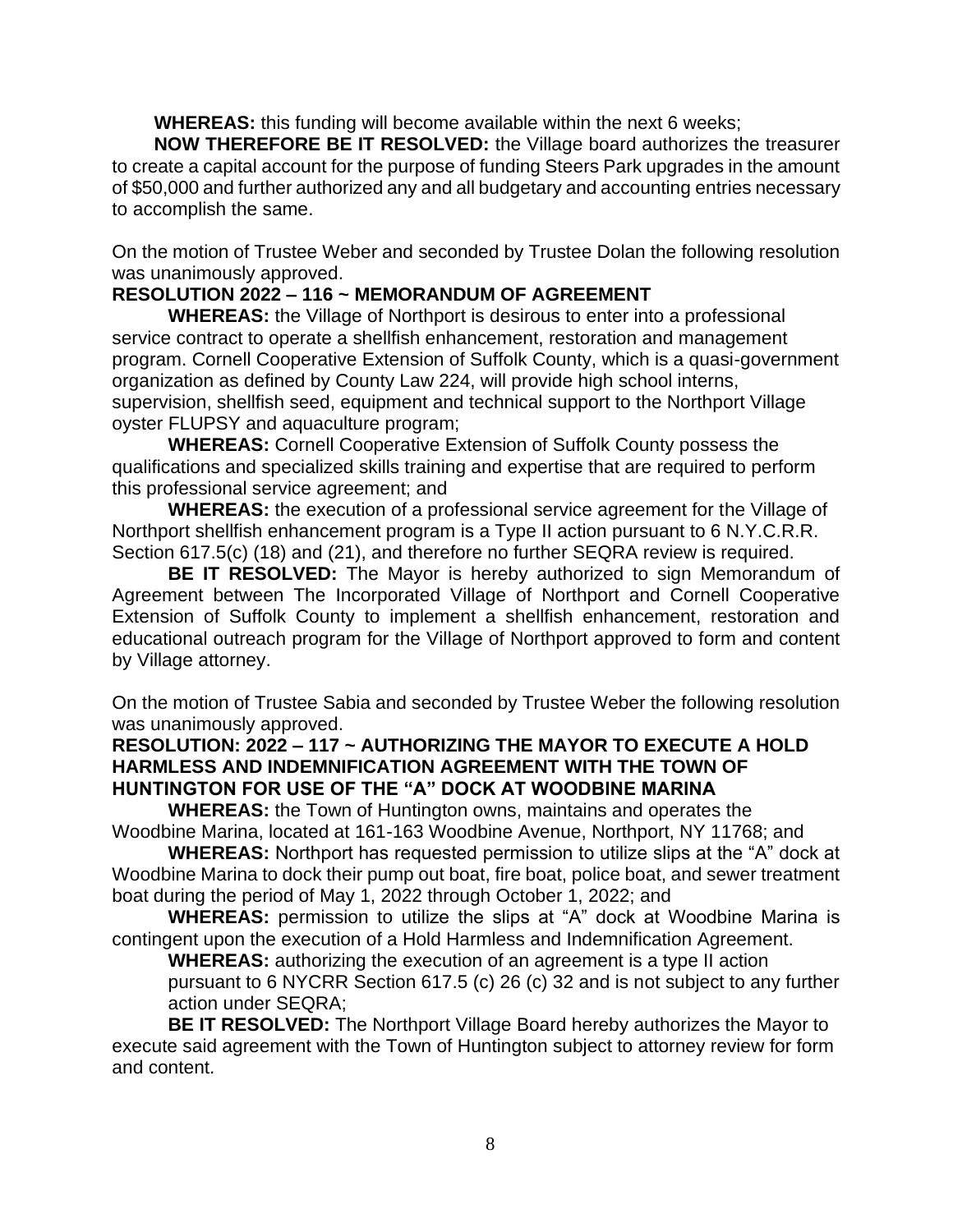Resolution already recorded at the Board of Trustees meeting held May 3, 2022. (See Resolution 2022 – 109)

## **RESOLUTION: 2022 – 118 ~ AUTHORIZING THE MAYOR TO EXECUTE A PROFESSIONAL SERVICE AGREEMENT WITH CORNELL COOPERATIVE EXTENSION OF SUFFOLK COUNTY FOR THE VILLAGE OF NORTHPORT SHELLFISH ENHANCEMENT AND AQUACULTURE PROGRAM**

**WHEREAS:** the Village of Northport is desirous to enter into a professional service contract to operate a shellfish enhancement, restoration and management program. Cornell Cooperative Extension of Suffolk County, which is a quasi-government organization as defined by County Law 224, will provide high school interns, supervision, shellfish seed, equipment and technical support to the Northport Village oyster FLUPSY and aquaculture program;

**WHEREAS:** Cornell Cooperative Extension of Suffolk County possess the qualifications and specialized skills training and expertise that are required to perform this professional service agreement; and

**WHEREAS;** the execution of a professional service agreement for the Village of Northport shellfish enhancement program is a Type II action pursuant to 6 N.Y.C.R.R. Section 617.5(c) (18) and (21), and therefore no further SEQRA review is required.

**BE IT RESOLVED:** The Northport Village Board hereby authorizes the Mayor to execute a professional services Agreement for one year with Cornell Cooperative Extension of Suffolk County at a cost not to exceed \$35,000.00 and for the costs of equipment for the construction of the FLUPSY dock not to exceed \$10,000.00 and authorizes the treasurer to make all appropriations for the purpose of funding the Shellfish Enhancement and Aquaculture program and the agreement is subject to attorney review for form and content.

On the motion of Trustee Sabia and seconded by Trustee Dolan the following resolution was unanimously approved.

# **RESOLUTION 2022 – 119 ~ PART-TIME SEASONAL POLICE OFFICER**

**BE IT RESOLVED:** the Village Board of Trustees hereby authorizes an offer of part time seasonal Police Officer to Patrick Rogan who is currently a full time Police Officer with the Village of Asharoken, at the rate of \$35.00 per hour.

**WHEREAS:** the offer of employment to the Northport Village Police Department is a Type II Action pursuant to 6 N.Y.C.R.R. Section 617.5(c)(26) and, therefore no further SEQRA review is required.

On the motion of Trustee Sabia and seconded by Trustee Pucillo the following resolution was unanimously approved.

# **RESOLUTION 2022 – 120 ~ DECLARATION OF SURPLUS PROPERTY**

**WHEREAS:** The Village Administrator has identified the 2006 Ford Expedition with VIN #1FMPU16576LA72442 as being surplus equipment of the Village of Northport, and has determined it to be in the public interest to offer them for sale.

**NOW, THEREFORE BE IT RESOLVED:** The and the Village Administrator is hereby directed to place the 2006 Ford Expedition with VIN #1FMPU16576LA72442 out to bid.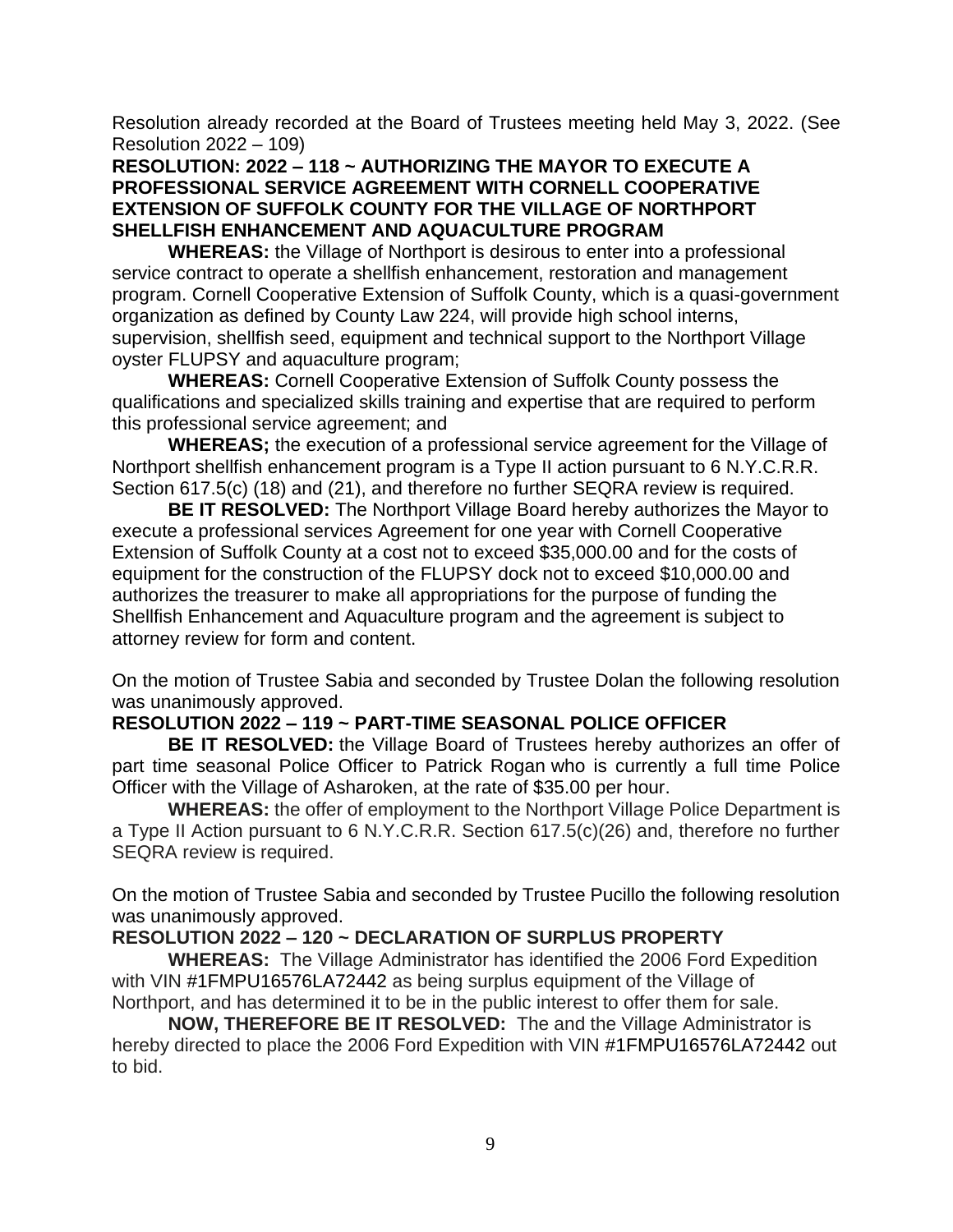On the motion of Trustee Sabia and seconded by Trustee Weber the following resolution was unanimously approved.

## **RESOLUTION 2022 – 121 ~ SEASONAL HIRING**

**BE IT RESOLVED:** Stephen Francas and Ben Schnell are hereby hired for a seasonal position with the Highway Department.

**BE IT FURTHER RESOLVED:** Stephen Francas and Ben Schnell will work no more than 40 hours a week at a rate of pay of \$17.00 per hour and

**WHEREAS:** Hiring of employees is a Type II action pursuant to 6 N.Y.C.R.R. Section 617.5(c)(26), and, therefore no further SEQRA review is required.

On the motion of Trustee Sabia and seconded by Trustee Weber the following resolution was unanimously approved.

#### **RESOLUTION 2022 - 122 ~ ENGINEERING SERVICES NORTHPORT VILLAGE PARK**

**BE IT RESOLVED:** The Village hereby authorizes an expenditure not to exceed \$18,300.00 to Holzmacher P.E. for Engineering services, design work at Northport Village Park as outlined in a proposal dated April 28, 2022.

**BE IT FURTHER RESOLVED:** This is a type II action pursuant to 6 NYCRR Section 617.5 (c) and is not subject to any further action under SEQRA;

On the motion of Trustee Sabia and seconded by Trustee Dolan the following resolution was unanimously approved.

## **RESOLUTION 2022 – 123 ~ UNPAID INTERNSHIP**

 **BE IT RESOLVED:** Jacquelyn Murphy is hereby authorized to perform an unpaid internship with the Incorporated Village of Northport Police Department.

**WHEREAS:** this is an unlisted Action pursuant to 6 N.Y.C.R.R. Section

617.5(c)(26), and, therefore, no further SEQRA review is required.

Trustee Dolan asked whether the internship was for school credit. Chief Hughes replied that it is not, it is just to broaden her experience.

On the motion of Trustee Dolan and seconded by Trustee Sabia the following resolution was unanimously approved.

## **RESOLUTION 2022 – 124 ~ ELECTRIC CARS**

**WHEREAS:** The Village seeks to improve its environmental awareness by going ecofriendly with the purchase of its next two vehicles, and

**WHEREAS:** these vehicles will be used primarily by either code enforcement or parking enforcement, making their use perfect for our needs;

**NOW THEREFORE BE IT RESOLVED:** that the Village treasurer is authorized to increase federal aid to account for prior FEMA claims made of which those funds are now becoming available and have not been budgeted, and create a budget line to include Vehicle and charger purchase as well as building alterations to accommodate such units in an amount of \$100,000.

**FURTHER RESOLVED:** that the village administrator is authorized to issue all of the appropriate purchase orders and the treasurer is authorized to make any necessary accounting and budgetary entries to facilitate such directive**,**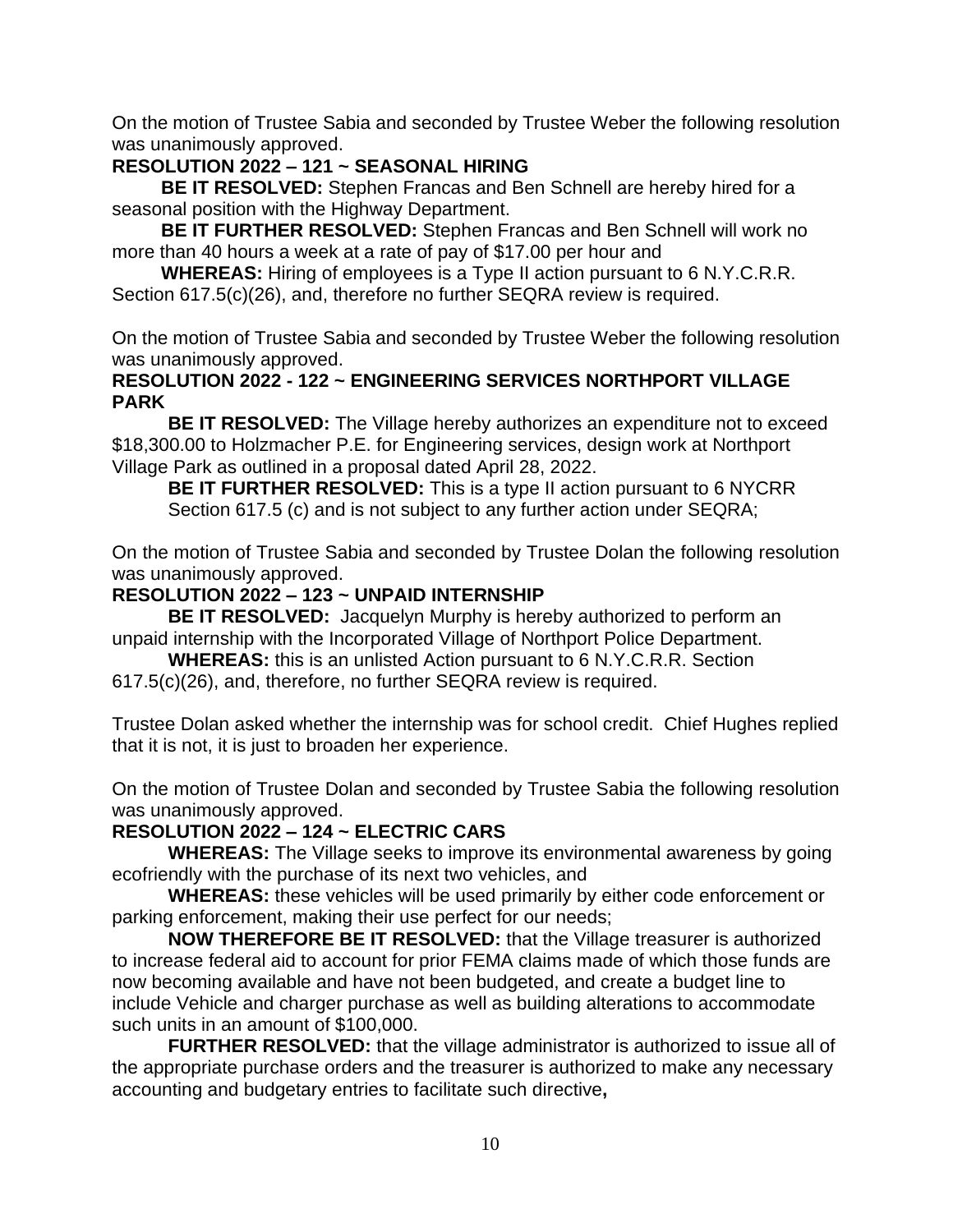**FURTHER RESOLVED:** This is a type II action pursuant to 6 N.Y.C.R.R. section 617.5, and, therefore, no further SEQRA review is required.

On the motion of Trustee Sabia and seconded by Trustee Dolan the following resolution was unanimously approved.

**RESOLUTION 2022 – 125 ~ PART-TIME CALL-IN FIREHOUSE EMPLOYEES**

**BE IT RESOLVED:** The Village hereby authorizes part-time call-in employment at an hourly rate of \$28.70 to the following applicants;

Larry Wine, Daniel Bowles, Alexander Jensen, and Scott Basantes

**WHEREAS:** all existing call-in part-time employees' rate of pay shall be increased to \$28.70 per hour.

**WHEREAS:** Hiring of employees is a Type II action pursuant to 6 N.Y.C.R.R. Section 617.5(c)(26), and, therefore no further SEQRA review is required.

On the motion of Trustee Sabia and seconded by Trustee Dolan the following resolution was unanimously approved.

## **RESOLUTION 2022 – 126 ~ ARBORIST**

**BE IT RESOLVED:** The Village hereby retains the services of Dom's Tree Service as outlined in a proposal dated August 2, 2021 and,

**BE IT FURTHER RESOLVED:** that the Village hereby allocates \$5000.00 from budget line "a" 8560-402 for tree pruning services at Village and Cow Harbor Parks.

**WHEREAS:** This is a type II action pursuant to 6 NYCRR Section 617.5 (c) and is not subject to any further action under SEQRA.

On the motion of Trustee Dolan and seconded by Trustee Weber the following resolution was unanimously approved.

## **RESOLUTION 2021 – 127 ~ WELLNESS PROGRAM**

 **WHEREAS:** The wellness program is a continuing program offered by the Village of Northport for the betterment of its residents.

**BE IT RESOLVED:** Jennifer Tzimas and Kim Bienia are hereby authorized to use the Northport Village Gazebo Saturday mornings at 8:30am from June 4 – July 13, 2022 for adult yoga and Wednesday afternoons at 4:00pm from June 22 - August 24, 2022 for family yoga for ten (10) consecutive weeks, as part of the Village of Northport's Wellness Program.

**WHEREAS**: each participant will be charged a fee of \$10.00 per class of which half of the fee will be paid to the Village of Northport.

On the motion of Trustee Weber and seconded by Trustee Sabia the following resolution was unanimously approved.

## **RESOLUTION: 2022 - 128 ~ AUTHORIZING THE MAYOR TO ENTER INTO A PROFESSIONAL SERVICES AGREEMENT WITH NELSON POPE VOORHIS**

**WHEREAS:** The Village of Northport is desirous to identify and prioritize water quality improvement projects and secure grant funding to offset engineering and construction expenses of said projects.

**WHEREAS:** Proposed projects were identified in the 2017 Village of Northport Sub watershed Assessment by Nelson Pope Voorhis. Nelson Pope Voorhis will be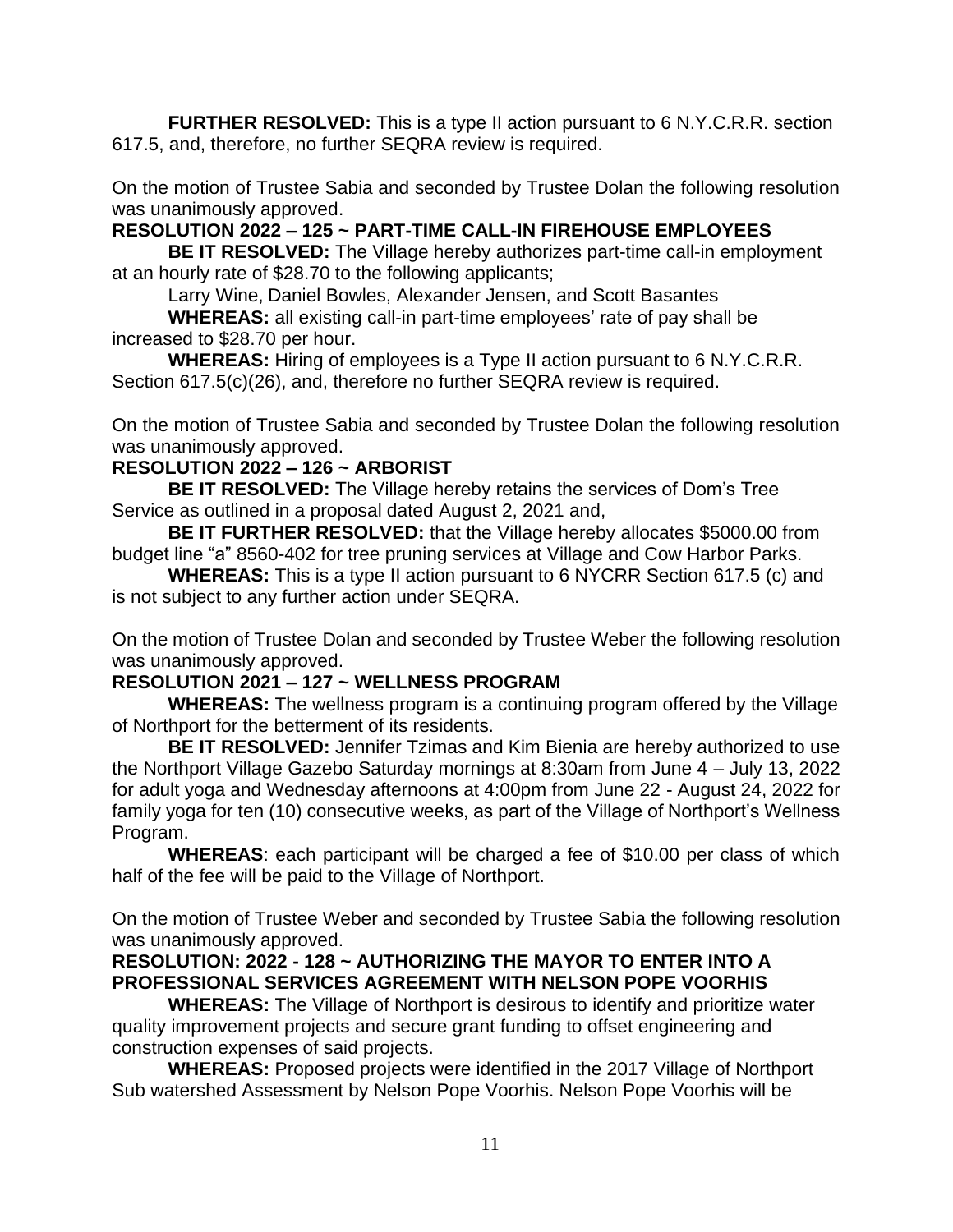engaged to support the Village of Northport prepare technical documents for the Northport Park/Bayview Ave. Infrastructure Project for grant submission.

**WHEREAS:** the execution of a professional service agreement for the Village is a Type II action pursuant to 6 N.Y.C.R.R. Section 617.5 (c) (24), and therefore no further SEQRA review is required.

**BE IT RESOLVED:** The Northport Village Board of Trustees authorizes the Mayor to sign an agreement with Nelson Pope Voorhis for services to prepare grant application technical documents and said agreement is subject to attorney review for form and content.

**BE IT FURTHER RESOLVED:** The cost of said services is not to exceed \$4,000.00, and the Board authorizes the treasurer to make all appropriations for the purpose of funding the work contained in the agreement.

On the motion of Trustee Sabia and seconded by Trustee Pucillo the following resolution was unanimously approved.

## **RESOLUTION 2022 – 129 ~ FEES**

#### **BE IT RESOLVED: THE VILLAGE BOARD OF THE VILLAGE OF NORTHPORT HEREBY AMENDS VILLAGE LAW ARTICLE SECTION 147-1 CHAPTER 256 AS FOLLOWS:**

§ 147-1 Listing of fees from code sections. Location in code subject Chapter 256, Streets and sidewalks, Article ii, Excavation and Construction 256-14-E Application fee \$25.00 Street opening permit for utility installations: Bell Hole excavation up to 50 square feet: \$200.00 Bell Hole excavation greater than 50 square feet \$225.00 Driveway apron permit residential: \$150.00 Driveway apron permit commercial: \$250.00 Trench excavations: 18" to 5' in depth (1'-100 linear feet) Base fee: \$250.00 Trench excavations 18"-5' in depth (Over 100 linear feet) Base fee: \$250.00 plus \$5.00 per lineal foot over 100 feet Trench excavation greater than 5' in depth base fee \$300.00 plus \$7.50 per lineal foot Plus \$7.50 per lineal foot Lineal frontage improvements curbs or sidewalks: Curbs or sidewalks (1-100 lineal foot base fee: \$175.00 Curb or sidewalk (over 100 lineal feet base fee plus \$2.50 per lineal foot \$175.00 plus 2.50 per LF Drainage structures: culverts, underdrains, catch basins, swales: \$100.00 per structure

**WHEREAS:** amending the Village code for the purpose of establishing and modifying building permit fees is a Type ii action pursuant to SEQRA section 6 N.Y.C.R.R. 617.5(c) 26 and no further SEQRA review is required at this time.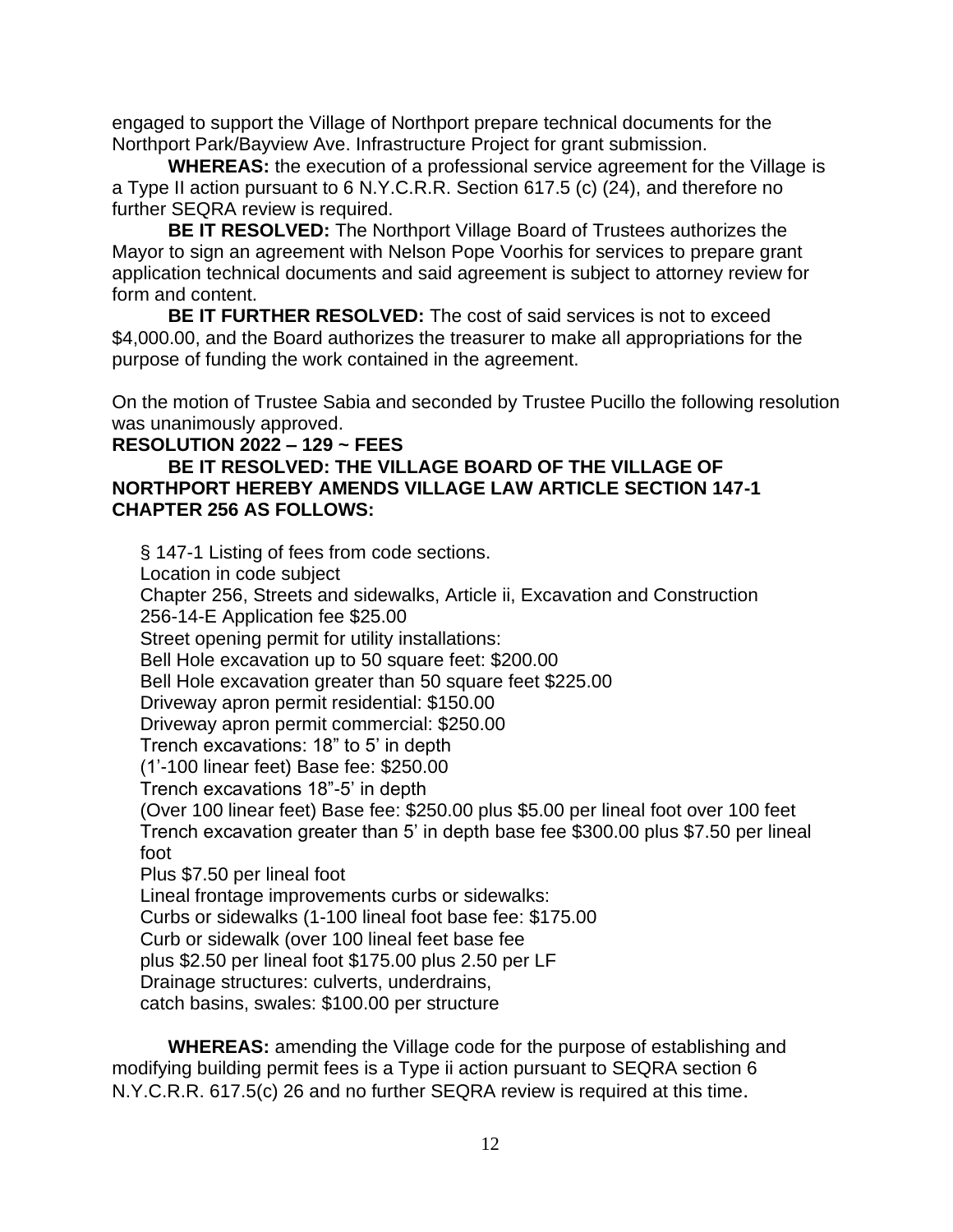Trustee Weber made sure that studies were done concerning the fees listed and other municipalities. Trustee Weber also expressed that the Village is way out of line in comparison. Mayor Koch acknowledged and stated that this should bring the Village in line with others.

On the motion of Trustee Weber and seconded by Trustee Dolan the following resolution was unanimously approved.

# **RESOLUTION 2022 – 130 ~ BUDGET TRANSFERS**

**BE IT RESOLVED:** The Village Treasurer is hereby authorized to make the following budget transfers; see attached Schedule "A".

On the motion of Trustee Weber and seconded by Trustee Dolan the following resolution was approved with Trustee Sabia and Trustee Pucillo opposed.

## **RESOLUTION 2022 – 131 ~ PURCHASE OF NEW LAWNMOWER FOR PARKS DEPT.**

**WHEREAS:** The Village Administrator received bids for the purchase of a new Walker model #T27i lawnmower with a 48" deck, and

**WHEREAS:** The lowest qualified bidder was Power Equipment Plus, with a bid of \$19,509.95, and

**WHEREAS:** authorizing the purchase of equipment is a type II action pursuant to 6 NYCRR Section 617.5 (c) 31 and is not subject to any further action under SEQRA

**BE IT RESOLVED:** The Mayor is hereby authorized to sign any necessary contracts with Power Equipment Plus for the purchase of a new Walker model #T27i lawnmower with a 48" deck in amount not to exceed \$20,000.00.

Trustee Pucillo stated that this was discussed at the last meeting and thought that the Parks Department had enough equipment. Mayor Koch stated that the lawn mower is the number one priority of the head of the Parks Department. The lawn mower is a budgeted item. Trustee Dolan talked about the state of the old equipment. Trustee Sabia objects to the new mower considering the other needs he finds more pressing including a new dump trailer and small pickup truck. Trustee Weber expressed the desire to give the Parks Department what they ask for since they are the ones using the equipment each week. The new mower will make operations more efficient. The Parks Department plans on using all of the mowers.

The next meeting of the Board of Trustees will be Tuesday June 7, 2022 at 6:00 PM.

Effie Huber stated that on Saturday, Angels of Warriors will be putting up flags.

On the motion of Trustee Sabia and seconded by Trustee Dolan and approved by all, a motion was made for an executive session with no action for personnel, contractual and litigation matters.

On the motion of Trustee Sabia and seconded by Trustee Weber the Board exited executive session at 9:15 PM.